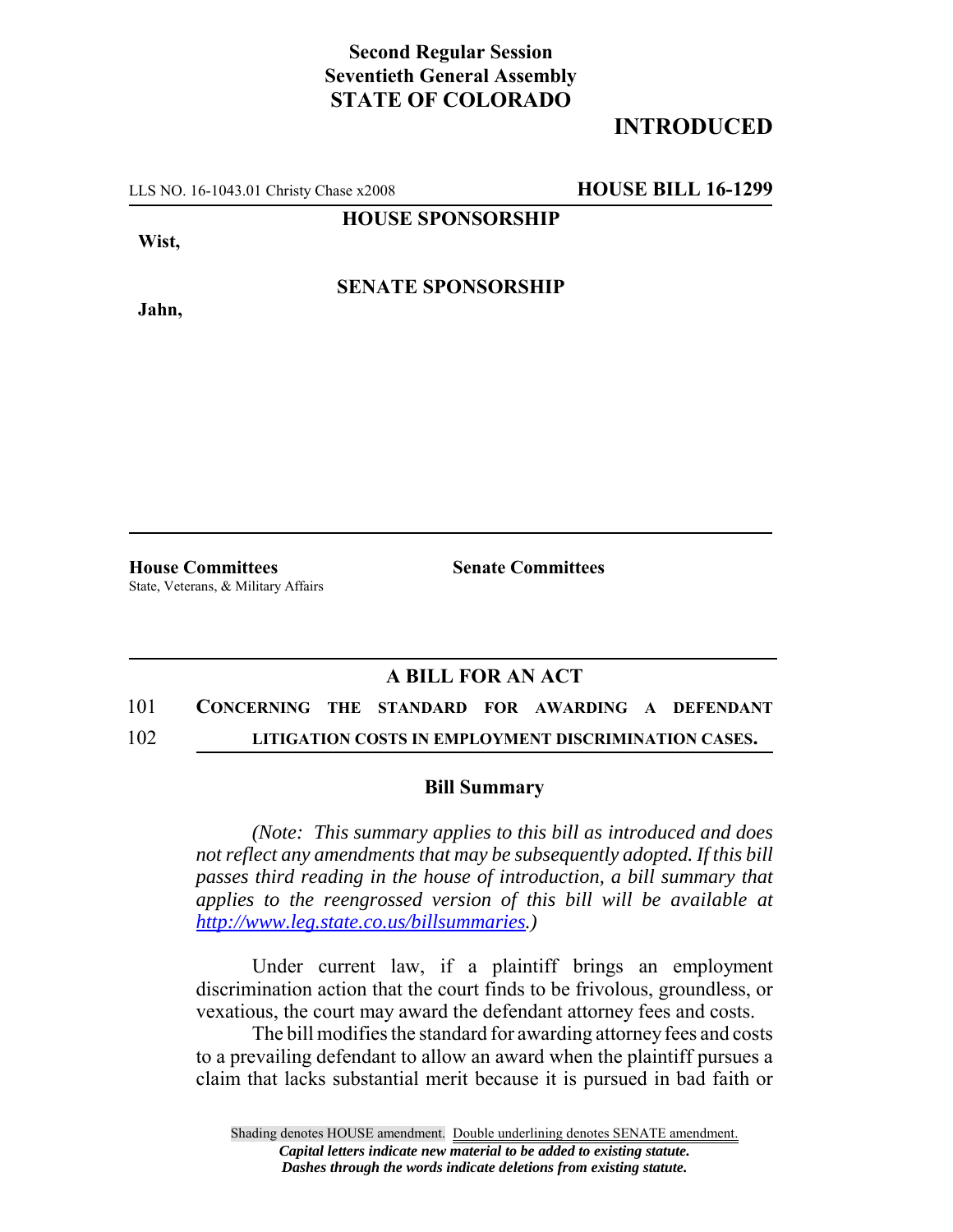when a reasonable person would not believe the claim is likely to succeed.

 *Be it enacted by the General Assembly of the State of Colorado:* **SECTION 1.** In Colorado Revised Statutes, 24-34-405, **amend**  $3 \quad (5)$  as follows: **24-34-405. Relief authorized - short title.** (5) (a) In any civil action under this part 4, the court may award reasonable attorney fees and costs to the prevailing plaintiff. (b) (I) If the court finds that an action or defense brought pursuant 8 to THE PLAINTIFF UNREASONABLY BROUGHT OR CONTINUED TO PURSUE AN 9 ACTION OR INDIVIDUAL CLAIM UNDER this part 4 was frivolous, 10 groundless, or vexatious as provided in article 17 of title 13, C.R.S., THAT THE PLAINTIFF KNEW OR BECAME AWARE, OR SHOULD HAVE KNOWN OR BECOME AWARE, LACKED SUBSTANTIAL MERIT, the court may award costs and REASONABLE attorney fees to the defendant PREVAILING in the action OR CLAIM. (II) FOR PURPOSES OF THIS PARAGRAPH (b), AN ACTION OR CLAIM UNDER THIS PART 4 LACKS SUBSTANTIAL MERIT IF THE ACTION OR CLAIM 17 IS BROUGHT OR PURSUED BY THE PLAINTIFF: (A) IN BAD FAITH; OR (B) WHEN NO REASONABLE PERSON, WITH KNOWLEDGE OF THE FACTS KNOWN TO THE PLAINTIFF AT THE TIME OR AFTER THE ACTION OR CLAIM WAS FILED, WOULD BELIEVE THE ACTION OR CLAIM IS LIKELY TO SUCCEED. **SECTION 2. Act subject to petition - effective date.** This act takes effect at 12:01 a.m. on the day following the expiration of the ninety-day period after final adjournment of the general assembly (August